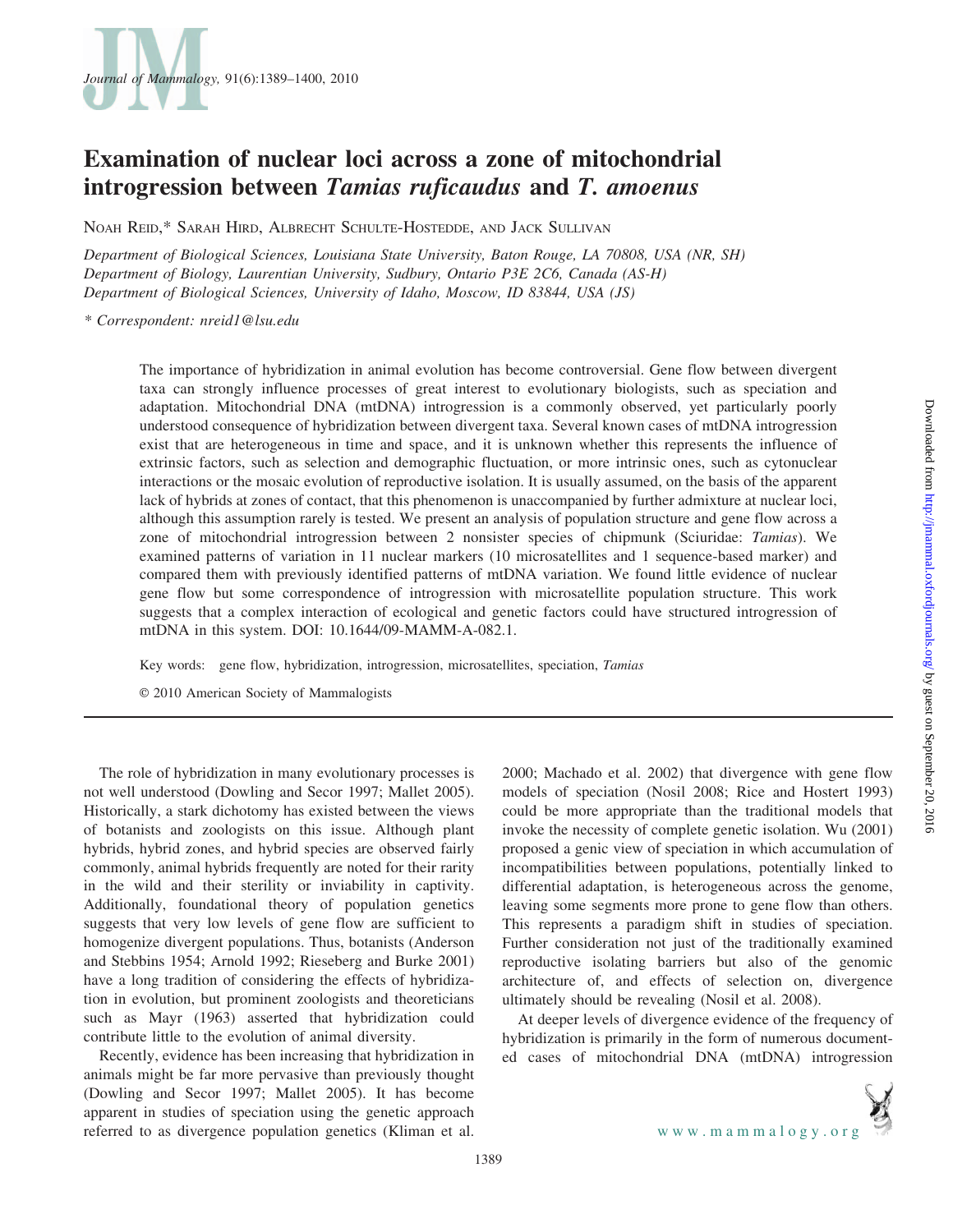between pairs of taxa considered otherwise to be good species (Good et al. 2003; Linnen and Farrell 2007; Lu et al. 2001; McGuire 2007; Ruedi et al. 1997; Shaw 2002; Sota and Vogler 2001). Although some have considered that the unlinked nature and maternal inheritance of mtDNA might make it more susceptible to introgression than other parts of the genome (Chan and Levin 2005; Funk and Omland 2003), the frequency of this phenomenon suggests that a protracted period of incomplete reproductive isolation might occur after divergence. This is supported by the additional observation of cases of temporally structured introgression events between the same taxa (Good et al. 2003; McGuire 2007). The occurrence of intermittent hybridization implies the possibility that groups of related taxa within dispersal distance of one another could be subject to introgression of neutral genetic material or potentially to selective sweeps of adaptive genes (Rieseberg et al. 2003). Alternatively, these zones of introgression could be more often artifacts of brief periods of secondary contact that end when reinforcement (e.g., selection against hybrids) leads to the cessation of further gene flow. A relative lack of studies exists to distinguish between these possibilities, measure how much cryptic gene flow actually occurs, or determine factors that might influence temporal and geographic heterogeneity in gene flow between good species. We examined nuclear loci across a zone of interspecific mtDNA introgression in a system in which mtDNA introgression has been both temporally and geographically structured.

Two western North American chipmunk species, the redtailed chipmunk, Tamias ruficaudus, and the yellow-pine chipmunk, T. amoenus (Rodentia: Sciuridae), are thought to have exchanged mtDNA in 2 geographically discrete but widespread zones of introgression (Fig. 1). Although patterns of paraphyly between these 2 species could be the result of coalescent stochasticity, haplotypes in question are geographically structured around areas of contact, a pattern not expected under coalescence. In both cases the mtDNA introgression has been unidirectional, from T. ruficaudus into T. amoenus (Good et al. 2003, 2008). These nonsister taxa (Levenson et al. 1985; Piaggio and Spicer 2001) have overlapping cranial morphologies and, when they occur in close proximity, very similar pelage color (Levenson et al. 1985). At a broad spatial scale they have substantially overlapping distributions, with the range of T. ruficaudus completely enveloped within that of T. amoenus (which ranges from eastern Montana to western Washington and south to northern California). They generally partition habitat distinctly, however, into lower-elevation xeric ponderosa pine forest  $(T.$  amoenus) and higher-elevation mesic forests (T. ruficaudus).

The 2 zones of introgression differ in important ways. First, each introgression occurs between distinct pairs of populations (i.e., between different pairs of subspecies). One event occurred between T. ruficaudus simulans (TRS) and T. amoenus canicaudus (TACA) in northern Idaho and eastern Washington (Good et al. 2008), which resulted in the fixation of the introgressed mtDNA haplotype in the entire TACA subspecies. The other introgression zone is between T. ruficaudus ruficaudus (TRR) and Rocky Mountain populations of T. amoenus luteiventris (TALR) and is located in the Rockies of northwestern Montana, extending north into Canada along the British Columbia–Alberta border (Good et al. 2003; Fig. 1). These 4 populations each have distinct mtDNA, and each is characterized by a diagnostic bacular morphology (Demboski and Sullivan 2003; Good and Sullivan 2001; Patterson and Heaney 1987; Fig. 1). Columbia Mountain populations of T. a. luteiventris (TALC) share a bacular morphology with TACA and mtDNA with TALR (Good et al. 2003). The baculum, a heterotopic bone located distally in the penis (Romer and Parsons 1986), generally has been considered an important taxonomic character in chipmunks (Sutton 1995; Sutton and Patterson 2000; White 1953). Contrary to other morphological characters in chipmunks, the baculum tends to exhibit strongly discontinuous variation between taxa (White 1953). Despite intensive sampling at subspecific boundaries within T. ruficaudus, where gene flow is thought to be ongoing (Good and Sullivan 2001; Hird and Sullivan 2009), intermediate morphologies have not been recorded. This strongly suggests that selection plays a role in shaping and maintaining bacular morphology.

The 2 interspecific zones also differ in age. At the southern contact zone (between TRS and TACA), TACA mitochondrial haplotypes form a monophyletic clade nested within T. ruficaudus and sister to the clade that corresponds to TRS (Good et al. 2003; Fig. 1). This implies substantial age, and an estimate of the divergence time of TRS and the TACA clade dates to 3–1.5 million years ago (Good et al. 2008). This suggests an ancient, temporally discrete period of introgression with no current hybridization. Good et al. (2008) included analyses of 7 microsatellite and several nuclear sequenced-based markers that yielded no indication of nuclear genetic exchange, although mutation and drift potentially could have obscured such evidence. By contrast, the northern contact zone (between TRR and TALR) is located in a region that was unsuitable habitat during the last glacial maximum and could have been colonized only within the last few thousand years (Delcourt and Delcourt 1993; Mack et al. 1978). This zone of introgression is characterized by the sharing of identical haplotypes across the species boundary, implying that introgression has occurred recently enough that these introgressed haplotypes have not accumulated novel mutations (Good et al. 2003). Given that this zone of introgression appears so recent, we asked if hybridization might be ongoing and if the effects of interspecific gene flow are measurable at nuclear loci. We addressed this question through the analysis of population structure in the 2 species throughout the region. We compared patterns of variation between mtDNA and 11 nuclear markers (10 microsatellites and 1 sequence-based marker).

## MATERIALS AND METHODS

Geographic and genomic sampling.—The previously identified zone of mtDNA introgression is extensive, so to identify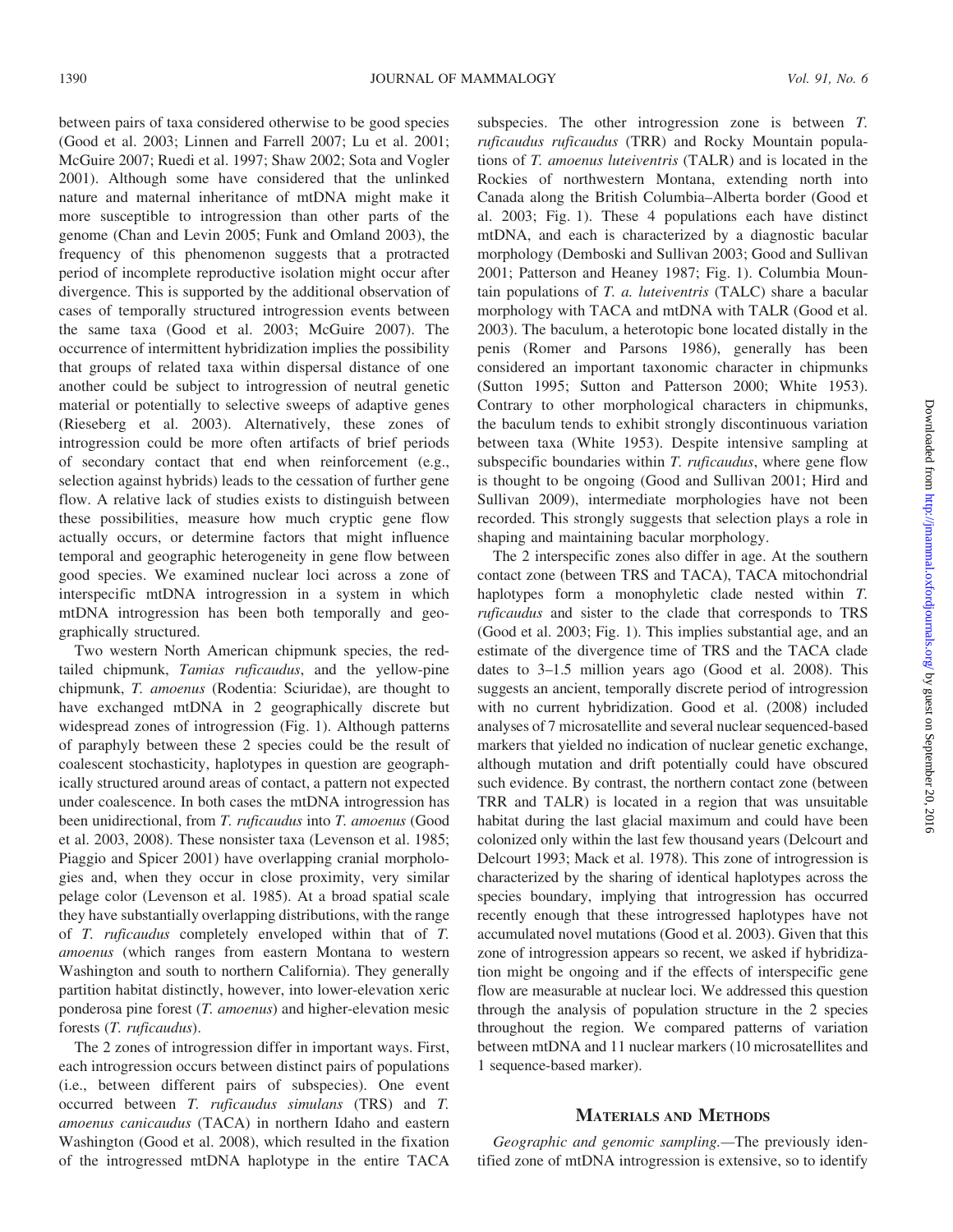

FIG. 1.—Map of sampling localities in which background shading indicates traditional subspecific boundaries, locality symbol indicates bacular morphology, and variously dashed lines indicate the extent of mitochondrial haplogroups whose relationships are indicated on the bottom right cladogram. The thin, white dashed line indicates the location of the Rocky Mountain Trench. Zones of introgression between TRR and TRS and TACA follow Good et al. (2003). See text for definition of population abbreviations.

potentially geographically broad effects of nuclear introgression we collected at several distinct localities where both species should occur syntopically or in close proximity (Good et al. 2003; Nagorsen et al. 2002; Fig. 1; Appendices I and II). To place observed genetic variation in context we also incorporated samples from both previous and unpublished studies, some of which were distant from the contact zone

(Demboski and Sullivan 2003; Good et al. 2003, 2008; Schulte-Hostedde et al. 2001). Samples outside the contact zone included T. a. canicaudus, T. a. luteiventris from the Columbia Mountains, and northern populations of T. r. simulans. In total we genotyped 220 individuals from 30 localities (Appendix I); 172 individuals are vouchered specimens. Several specimens with known bacular morphol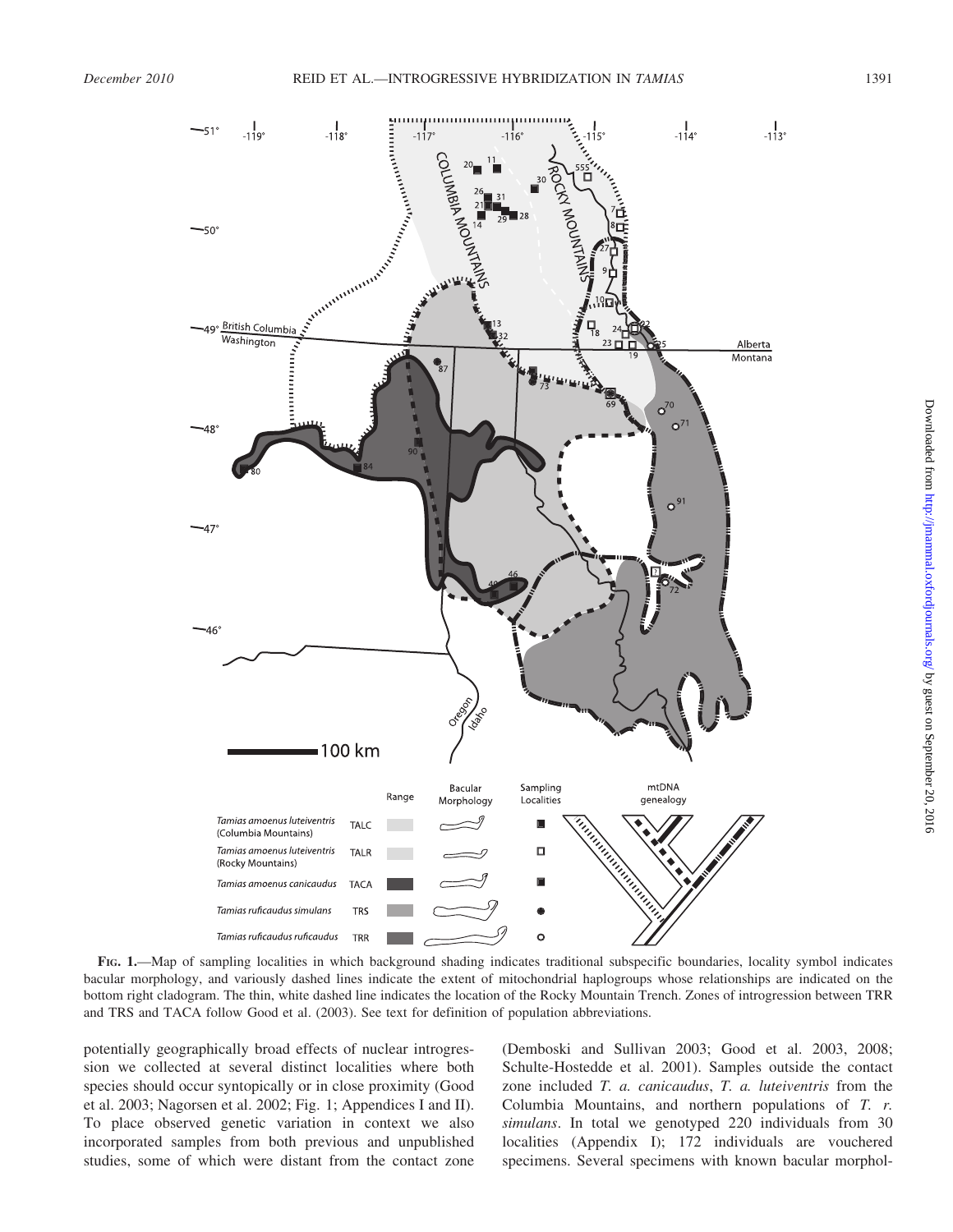ogy were available for nearly every sampling locality, confirming the identities of species present. Samples were collected by various individuals from 1999 to 2007. Although this represents a substantial time period over which allelic frequencies could change, for the geographic scale at which the following analyses will be conducted we do not expect local fluctuations to impact greatly our ultimate conclusions.

Most individuals were genotyped at a total of 12 loci: 10 nuclear microsatellites, 631 base pairs (bp) of the mitochondrial gene cytochrome  $b$  (Cytb), and 1,104 bp of primarily noncoding sequence from intron 1 of the nuclear gene acrosin (Acr), an acrosomal binding protein. Acrosin is a spermbinding protein that has been shown to evolve rapidly and contain useful phylogenetic information (Gatesy and Swanson 2007). Animal-use protocols were approved by the University of Idaho Institutional Animal Care and Use Committee (protocol UIACUC-2005-40), and the work was done following guidelines of the American Society of Mammalogists (Gannon et al. 2007).

Extraction, polymerase chain reaction, sequencing, and fragment analysis.—Genomic DNA was extracted from tissue (either heart, lungs, kidney, liver, or ear clips) using one of the following protocols: the Phenol:Chloroform:IAA/Chloroform: IAA (PCI/CI) ''hot'' method (Sambrook and Russell 2001), a modified dodecyl–trimethyl ammonium bromide/cetyltrimethyl ammonium bromide protocol (Gustincich et al. 1991), or QIAGEN DNeasy extractions kits (QIAGEN, Valencia, California). For the broader survey of variation in T. amoenus 7 microsatellite loci, corresponding to EuAmMS 26, EuAmMS 35, EuAmMS 37 EuAmMS 86, EuAmMS 108, EuAmMS 114, and EuAmMS 142, from Schulte-Hostedde et al. (2000) were amplified via polymerase chain reaction using dye-labeled primers and reaction conditions described therein. For the analysis of taxa directly relevant to the contact zone, 10 microsatellite loci (further adding EuAmMS 41, EuAmMS 94, and EuAmMS 138) were amplified. Resulting fragments were analyzed on an ABI PRISM 3100 capillary sequencer (Applied Biosystems, Inc., Foster City, California). Individual genotypes were then assessed using GENEMAPPER version 3.7 (Applied Biosystems, Inc.).

The fragment of Cytb was amplified using primers Cytb A and Cytb Vc according to reaction conditions described in Good et al. (2003), and Acr was amplified according to Good et al. (2008). The resulting polymerase chain reaction products were purified using QIAquick PCR Purification Kits (QIA-GEN) and then sequenced on the ABI PRISM 3100 using BigDye Terminator chemistry (Applied Biosystems, Inc.). Chromatograms were aligned and edited using CodonCode ALIGNER (CodonCode Corp., Dedham, Massachusetts). Acr was characterized by very low heterozygosity, so heterozygous sites (as inferred by the presence of double peaks of approximately equal height in chromatograms) were coded as ambiguities and gametic phase was not determined.

Microsatellite analyses.—We evaluated deviation from Hardy–Weinberg equilibrium, calculated pairwise  $F_{ST}$  and  $R_{ST}$ , estimated actual and expected heterozygosity, and tested for differentiation between both sampling localities and the previously named a priori population groupings using GENEPOP version 3.4 (Raymond and Rousset 1995).  $F_{ST}$ , also called the fixation index (Weir and Cockerham 1984), and  $R_{ST}$  (Slatkin 1995) are measures of the amount of genetic diversity apportioned among populations. The measures differ in that  $F_{ST}$  assumes an infinite alleles mutation model, but  $R_{ST}$ assumes a stepwise mutation model. We examined our microsatellite data for the presence of null alleles and other possible sources of genotype error within sampling localities using the program MICRO-CHECKER (Van Oosterhout et al. 2004).

To place the variation within T. amoenus in context we combined data from Good et al. (2008) and individuals genotyped for this study into a data set of T. amoenus that spans southern British Columbia, western Montana, northern Idaho, and eastern Washington. Only 7 loci were available from Good et al. (2008), so for this analysis we combined only those 7 loci from our data rather than treating the other 3 as missing in data from Good et al. (2008). We then used STRUCTURE (Pritchard et al. 2000) to assign individuals to populations and estimate admixture. STRUCTURE implements a Bayesian clustering algorithm that assigns individuals to  $1$  of  $k$ populations, allowing for admixture, without a priori knowledge of source population. The variable  $k$  is user-defined, and we evaluated 5 replicates of each value of  $k$  from 1 to 12. We allowed a burn-in of 25,000 generations and sampled from the subsequent 125,000. We evaluated the optimal value of  $k$  in 2 ways. First, we followed Evanno et al. (2005) in calculating  $\Delta k$ , which is the 2nd-order rate of change of the probability of the data given  $k$ —that is,  $P(D|k)$ —with respect to k, divided by the SD across replicates. We took the highest value of  $\Delta k$  to indicate the highest level of population structure. This essentially evaluates the point at which the increase in  $P(D|k)$  slows the most with respect to increasing k. Second, we used STRUCTURAMA (Huelsenbeck and Andolfatto 2007), which infers population structure under a Dirichlet process model, treating  $k$  as a random variable. We ran the Markov chain Monte Carlo for 100,000 generations, sampling every 25 generations and discarding the first 100 samples as burn-in. We performed the analysis with the prior expected number of populations set to both 2 and 4.

Having examined higher-level population structure in T. amoenus, we repeated this process of using STRUCTURE and STRUCTURAMA to identify populations that are relevant to the analysis of the contact zone. We examined coancestry coefficients produced by STRUCTURE to determine whether admixed individuals are present at the contact zone between TRR and T. amoenus luteiventris (TAL). We included individuals of TRR, TRS, and individuals from TAL from both the Rocky (TALR) and Columbia (TALC) mountains. We treated individuals with  $>10\%$  coancestry between T. ruficaudus and T. amoenus as being potentially admixed, a standard applied by previous hybrid zone studies using STRUCTURE (Gay et al. 2007). However, because STRUCTURE is not designed specifically to detect recent hybridization, we used the program NEWHYBRIDS (Anderson and Thompson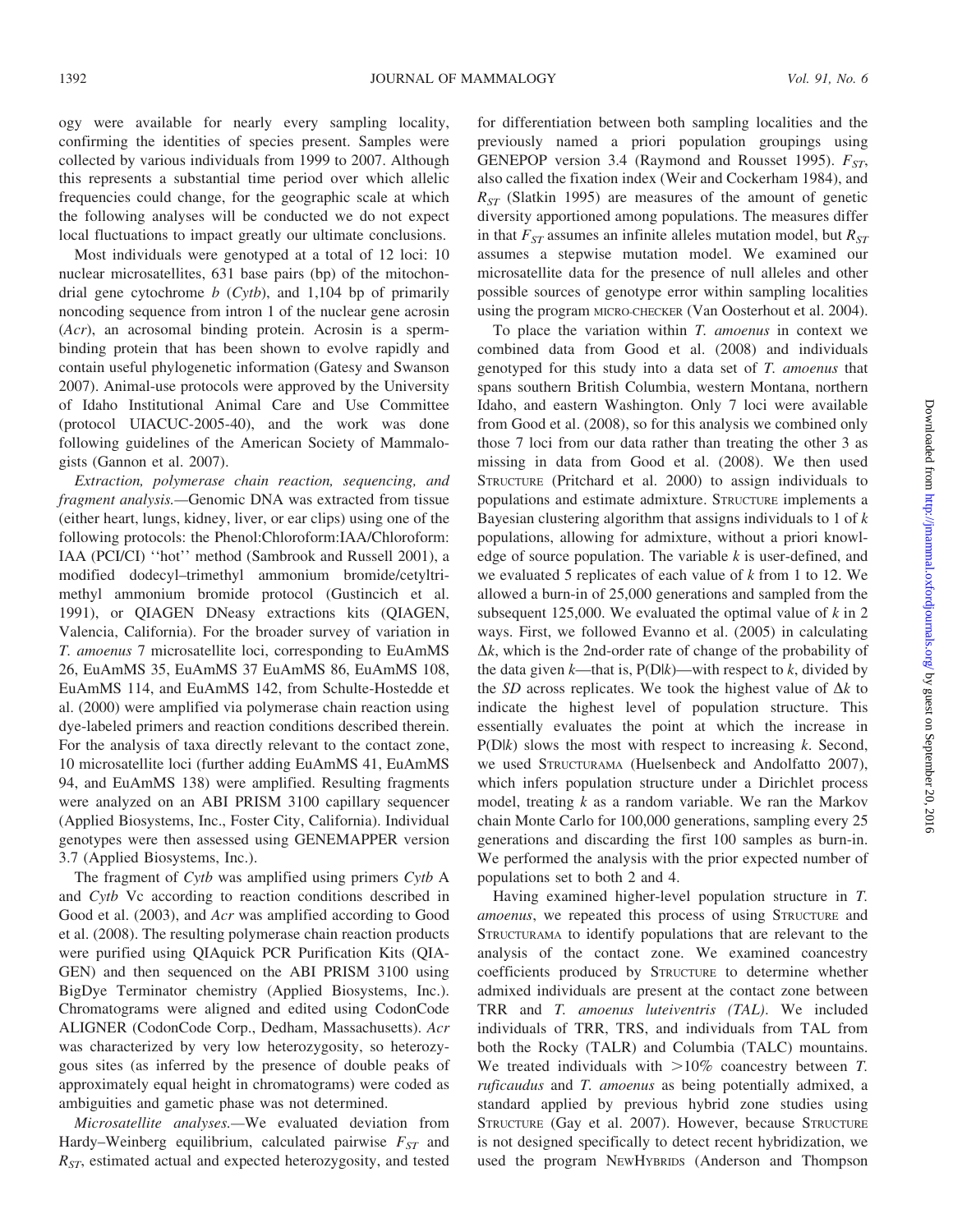2002), which employs a Bayesian algorithm that assigns individuals to 1 of 6 hybrid classes without a priori knowledge of population structure: parental 1, parental 2, F1, F2, backcross 1, and backcross 2.

Phylogenetic analyses.—Gene trees for both Acr and Cytb were estimated in a similar fashion. To expedite analyses we removed redundant haplotypes using MACCLADE version 4.06 (Maddison and Maddison 2003). For each locus we selected models of sequence evolution using DT-MODSEL (Minin et al. 2003) and performed iterative maximum-likelihood searches (Sullivan et al. 2005) using PAUP\* 4.0b (Swofford 2000). Searches consisted of 1,000 random addition sequence replicates followed by tree-bisection-reconnection branch swapping. We estimated nodal support in 2 ways. Using PAUP\* we conducted 500 bootstrap replicates (Felsenstein 1985) with 1 tree held at a time (MAXTREES  $= 1$ ). We also used MRBAYES (Huelsenbeck and Ronquist 2001; Ronquist and Huelsenbeck 2003) to estimate the posterior probability of each node. We used 2 independent runs of 4 Metropoliscoupled Markov chains each to generate a sample from the posterior distribution of trees. We ran the chains until the standard deviation of split frequencies was 0.01, discarding the first 25% of the sample as burn-in. We then combined the sample of trees from each run and constructed a majority rule tree to obtain partition frequencies.

#### **RESULTS**

Microsatellite diversity.—Basic diversity statistics reported were calculated within aggregate groups delimited by subspecies or bacular morphology or both (Table 1), although they also were calculated per sampling locality when sample size permitted. All loci were polymorphic within groups, with an average of 14.8 alleles per locus, ranging from 11 to 25. Observed  $(H<sub>O</sub>)$  and expected  $(H<sub>E</sub>)$  heterozygosities ranged from 0.44 to 0.69 and 0.43 to 0.74, respectively. Tests for deviation from Hardy–Weinberg equilibrium within sampling localities and by locus yielded 9 instances of significant deviation  $(P < 0.05)$  in 204 tests. Tests for linkage disequilibrium between pairs of loci across all populations yielded no significant instances of linkage disequilibrium. Deviations from Hardy–Weinberg equilibrium calculated by sampling locality were not clustered by locus or population. For loci where deviations between  $H<sub>E</sub>$  and  $H<sub>O</sub>$  were observed in multiple aggregate populations (such as EuAmMS142 within populations of T. amoenus), those deviations generally were insignificant when calculated by sampling locality. Given that our aggregate populations span large geographic distances, observed deviations are more consistent with Wahlund effects derived from population structure that is unaccounted for. The tests of data quality using MICRO-CHECKER indicated no evidence of genotyping error due to stutter or allelic dropout. Three instances of possible null alleles were found, but these were not clustered by taxon, sampling locality, or locus. Therefore, we do not regard these data as strongly violating the major assumptions of the methods we

|                            |      | T. r. simulans |                   |   |      | T. r. ruficaudus |         |              | (Rocky Mountains)<br>T. a. luteiventris |             |             |                | T. a. luteiventris | (Columbia Mountains) |        |       | Total across populations <sup>a</sup> |      |        |                          | T. a. canicaudus <sup>b</sup> |             |        |
|----------------------------|------|----------------|-------------------|---|------|------------------|---------|--------------|-----------------------------------------|-------------|-------------|----------------|--------------------|----------------------|--------|-------|---------------------------------------|------|--------|--------------------------|-------------------------------|-------------|--------|
|                            |      |                |                   |   |      |                  |         |              |                                         |             |             |                |                    |                      |        |       |                                       |      |        |                          |                               |             |        |
| Locus                      | ⋖    | H <sub>o</sub> | $H_{\rm E}$       | P | ⋖    | Яq               | $H_{E}$ | ⋖            | Нo                                      | $H_{\rm E}$ | P           | ⋖              | Нo                 | $H_{E}$              | P      | ⋖     | Яq                                    | ΗE   | P      | ⋖                        | $H_{\rm O}$                   | $H_{\rm E}$ | P      |
| EuAmMS26                   |      | 0.29           | $\overline{0.31}$ |   |      | 0.76             | 0.76    |              | 0.65                                    | 0.65        |             |                | 64.0               | 64.0                 |        |       | 0.55                                  | 0.55 |        | ⌒                        | 0.54                          | 0.70        | < 0.01 |
| EuAmMS35                   |      | 0.78           | 0.72              |   |      | 0.58             | 0.66    |              | 0.73                                    | 0.69        |             |                | $0.67$             | 0.69                 |        | ⊴     | 0.69                                  | 0.69 |        | $\overline{10}$          | 0.77                          | 0.84        |        |
| EuAmMS37                   |      | 0.66           | 0.62              |   |      | 0.68             | 0.71    |              | 0.35                                    | 0.31        |             |                | 0.07               | 0.07                 |        |       | 0.44                                  | 0.43 |        | $\overline{10}$          | 0.64                          | 0.77        | < 0.01 |
| EuAmMS4                    |      | 0.53           | 0.55              |   |      | 0.60             | 0.56    |              | 0.69                                    | 0.72        |             |                | 0.51               | 0.61                 |        |       | 0.58                                  | 0.61 |        |                          |                               |             |        |
| EuAmMS86                   |      | 0.56           | 0.52              |   |      | 0.73             | 0.79    |              | 0.45                                    | 0.54        |             |                | 0.75               | 0.76                 |        |       | 0.62                                  | 0.65 |        |                          | 0.71                          | 0.78        |        |
| EuAmMS94                   |      | 0.75           | 0.75              |   |      | 0.44             | 6.45    |              | 0.25                                    | 0.35        | < 0.01      |                | 0.71               | 0.78                 |        |       | 0.54                                  | 0.58 | 0.03   |                          |                               |             |        |
| EuAmMS108                  |      | 0.71           | 0.65              |   |      | 0.50             | 0.60    | െ            | 0.57                                    | 0.69        | ${}_{0.01}$ |                | 0.24               | 0.27                 |        |       | 0.51                                  | 0.55 | $0.01$ |                          | 0.67                          | 0.74        |        |
| EuAmMS114                  |      | 0.71           | 0.78              |   |      | 0.74             | 0.75    | $\infty$     | 0.66                                    | 0.69        |             |                | 0.62               | 0.71                 |        | 4     | 0.68                                  | 0.73 | 0.03   |                          | 0.29                          | 0.57        | < 0.01 |
| EuAmMS138                  |      | 0.78           | 0.73              |   |      | 0.42             | 7.41    | ${}^{\circ}$ | 0.79                                    | 0.78        |             |                | 0.64               | 0.69                 |        | ᅼ     | 0.66                                  | 0.65 |        |                          |                               |             |        |
| EuAmMS142                  |      | 0.74           | 0.68              |   |      | 0.68             | 0.75    |              | 0.70                                    | 0.83        | < 0.01      |                | 64.0               | 0.68                 | < 0.01 | 25    | 0.65                                  | 0.74 | < 0.01 | $\approx$                | 0.79                          | 0.84        | < 0.01 |
| $\overline{X}$ across loci |      | 0.65           | 0.63              |   |      | 0.61             | 0.64    | `∞           | 0.58                                    | 0.63        | 0.01        | $\overline{z}$ | 0.52               | 0.57                 | 0.03   | 14.80 | 0.59                                  | 0.62 | < 0.01 | $\overline{\phantom{0}}$ | 0.63                          | 0.75        |        |
|                            | 0.72 | 0.05           | 0.04              |   | 0.63 | 0.04             | 9.<br>Э | 0.63         | 0.06                                    | 0.06        |             | 0.84           | 0.07               | $0.07$               |        | 1.22  | 0.03                                  | 0.03 |        | 0.85                     | 0.07                          | 0.04        |        |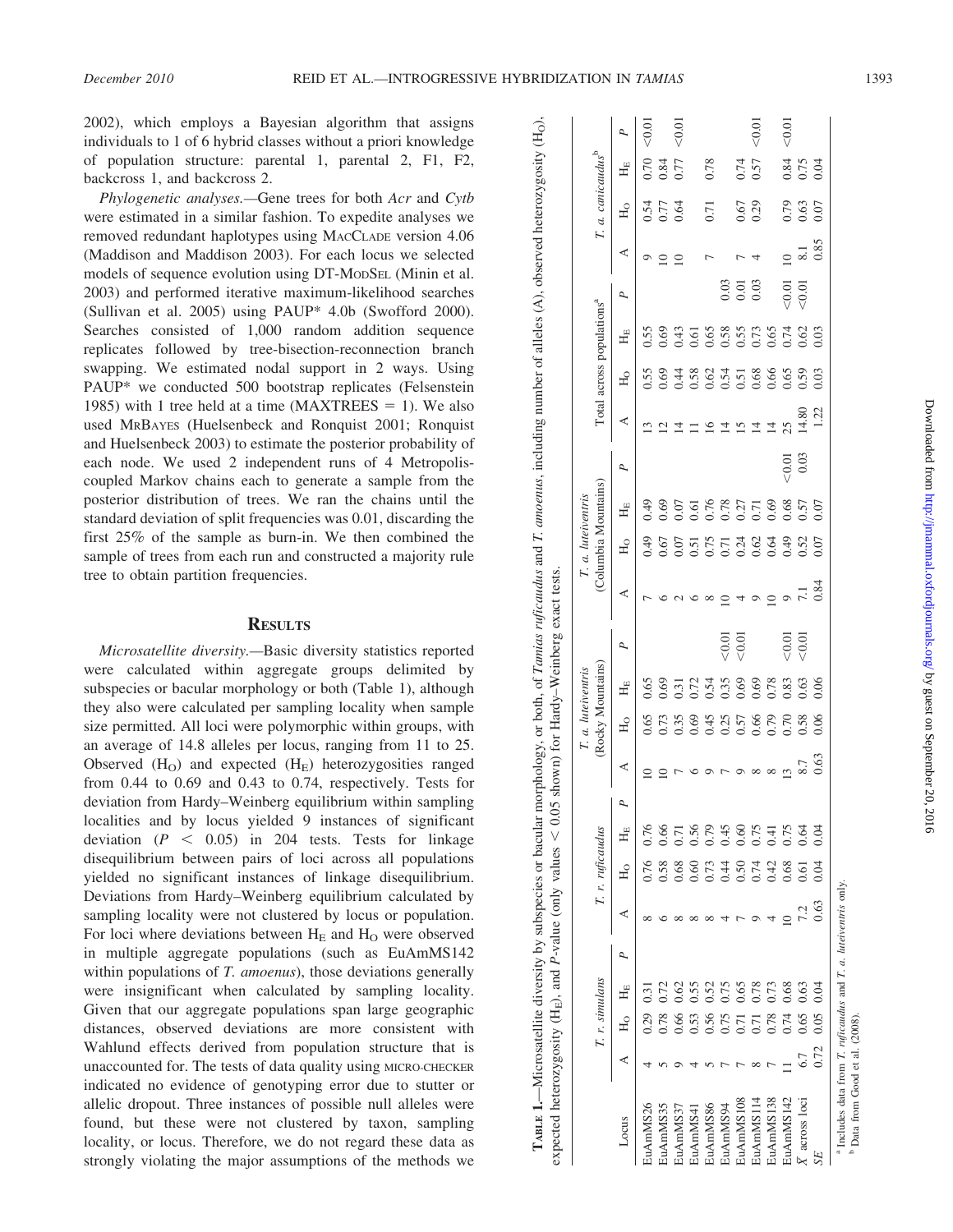

FIG. 2.—Plot of population assignments and coancestry coefficients  $(k = 4)$  generated by STRUCTURE (Pritchard et al. 2000) for Tamias amoenus. Columns represent individuals in the analysis. Shading represents assignment by STRUCTURE to a population. The size of the shaded portion of each column represents the posterior mean estimate of the proportion of that individual's microsatellite genotype derived from that population. Individuals are sorted 1st by a priori population designation (according to bacular morphology or traditional subspecies) and then by sampling locality.

use to infer population structure and admixture. Tests of both genic and genotypic differentiation strongly rejected ( $P \leq$ 0.01) the null hypothesis of no differentiation between populations at all loci, indicating that substantial genetic structure exists in these data.

Population structure and hybridization.—Analysis of microsatellite population structure in T. amoenus using STRUCTURE inferred geographically coherent clusters for  $k = 2$  to  $k = 4$ ; for none of these was there a high frequency of admixed individuals  $(>10\%$  coancestry with another population). At  $k = 2$  individuals clustered into groups consistent with species boundaries as defined by bacular morphology (i.e., TACA + TALC and TALR). At  $k = 3$  each of the named taxa formed clusters (i.e., TACA, TALC, and TALR each formed a cluster), and at  $k = 4$  TACA split into an eastern and a western cluster. A plot of individual assignments and coancestry for  $k = 4$  are presented in Fig. 2. The results of the test of Evanno et al. (2005) identified  $k = 2$  as the highest level of structure, whereas  $k = 4$  had the highest posterior probability (estimated with STRUCTURAMA), with  $k = 5$  receiving some probability even though STRUCTURE seemingly could not parse individuals into that many populations in a geographically sensible manner. Pairwise  $F_{ST}$  and  $R_{ST}$  for populations defined at  $k = 4$  (Table 2) ranged from 0.241 to 0.369 and 0.643 to 0.855, respectively.

The analysis of population structure at the contact zone (including 10 loci for TRS and TRR and excluding TACA) yielded geographically cohesive clusters from  $k = 2$  to  $k = 4$ . At  $k = 2$  clusters are either TRS + TRR and TALR + TALC (2)

**TABLE 2.**—Pairwise estimates of  $F_{ST}$  (below diagonal) and  $R_{ST}$ (above diagonal) for comparisons between populations of Tamias amoenus defined by STRUCTURE (Pritchard et al. 2000) for  $k = 4$ . See text for definitions of population abbreviations.

|             | TALC  | TALR. | TACA east | TACA west |
|-------------|-------|-------|-----------|-----------|
| TALC        |       | 0.629 | 0.772     | 0.704     |
| <b>TALR</b> | 0.367 |       | 0.855     | 0.785     |
| TACA east   | 0.292 | 0.320 |           | 0.643     |
| TACA west   | 0.369 | 0.338 | 0.241     | __        |

runs) or TALC + TRS + TRR and TALR (3 runs). At  $k = 3$ clusters are TALR, TALC, and TRR + TRS (4 runs), or TALR, TRR, and TRS + TALC are combined (1 run). At  $k =$ 4, TALR, TALC, TRR, and TRS each form their own cluster (Fig. 3A). The test of Evanno et al. (2005) indicated  $k = 4$  as the highest level of population structure, and STRUCTURAMA also placed >98% posterior probability on  $k = 4$ . Pairwise  $F_{ST}$ and  $R_{ST}$  for  $k = 4$  (Table 3) ranged from 0.251 to 0.343 and 0.267 to 0.686, respectively. No substantial admixture was inferred by STRUCTURE at any value of  $k$  with the exception of 1 TALR individual from site 19, which it consistently assigned  $\sim$ 10% coancestry with *T. ruficaudus* (either TRR or TRS).

We used NEWHYBRIDS to evaluate the possibility of hybridization at the contact zone. Because NEWHYBRIDS considers hybridization between 2 populations, we restricted our analysis to the 2 populations identified by STRUCTURE that are relevant to the mtDNA introgression, TALR, and TRR. NEWHYBRIDS corroborated the assignments made by STRUC-TURE and correctly associated members of each population. Most individuals received  $>99\%$  posterior probability as belonging to 1 of the 2 parental classes, and the single potentially admixed TALR individual from site 19 was assigned to the parental class of that population with 100% posterior probability, suggesting that it is not a hybrid (Fig. 3B).

Given the consistent indication in STRUCTURE of admixture of a single individual, we examined its microsatellite genotype. Two alleles at 2 different loci (EuAmMS108 and EuAmMS142) in its genotype are at extremely low frequency in TALR (0.3% and 0.2%) but at very high frequency in TRR (21.5% and 42.6%). Given that this individual was sampled at site 19, potentially in sympatry with undetected TRR, it could represent a backcross hybrid (according to description of Nagorsen et al. [2002] of TRR habitat in British Columbia).

Phylogenetic analyses.—For Cytb we recovered 32 haplotypes with 78 parsimony-informative sites, and for Acr we recovered 11 haplotypes with 15 parsimony-informative sites (Table 4). DT-MODSEL selected the models HKY and GTR + I for Acr and Cytb, respectively. Both searches yielded single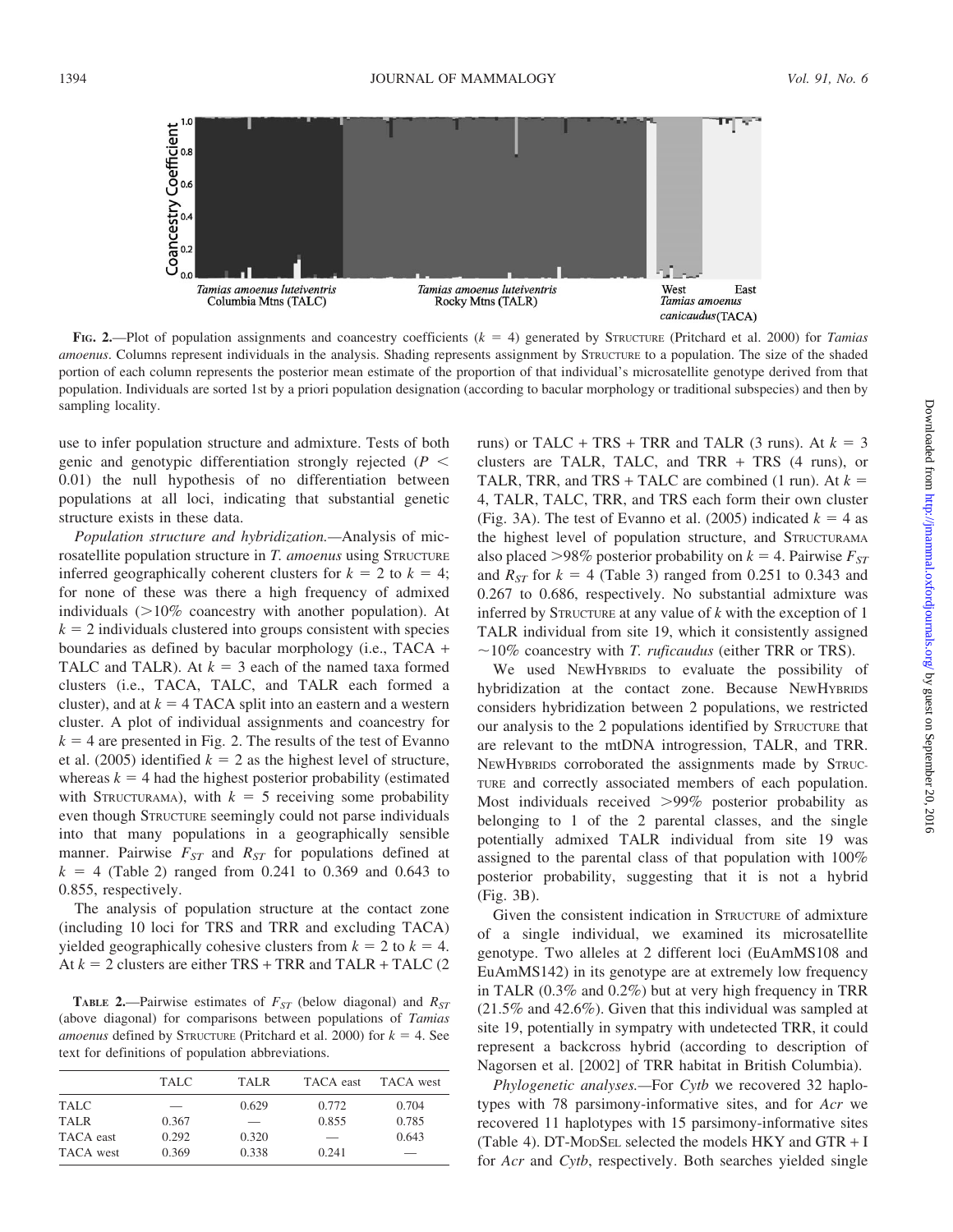

FIG. 3.—A) Plot of population assignment and coancestry coefficients generated by STRUCTURE (Pritchard et al. 2000) for populations relevant to the northern contact zone. Columns represent individuals in the analysis. Shading represents assignment by STRUCTURE to a population. The size of the shaded portion of each column represents the posterior mean estimate of the proportion of that individual's microsatellite genotype derived from that population. Individuals are sorted 1st by a priori population designation (according to bacular morphology or traditional subspecies) and then by sampling locality. B) Plot of posterior probability of assignment to 1 of 6 hybrid classes by NEWHYBRIDS (Anderson and Thompson 2002). The asterisks on the plots represent a single individual of possible hybrid origin.

maximum-likelihood trees (Fig. 4). The nuclear locus Acr yielded a well-supported genealogy (Fig. 4A) consistent with microsatellite species-level assignments and lacking evidence of introgression as previously observed in the mtDNA. Additionally, Acr appeared to reflect the population assignments within T. amoenus by STRUCTURE, because all of the TALR individuals grouped together with 99% posterior probability and the TALC individuals all had an identical, unique haplotype. Support for this observation is weak, however, because we sequenced only a few TALC individuals at Acr, and intraspecific variation in the gene fragment is low. The mtDNA tree indicated the previously identified pattern of unidirectional introgression from TRR into TALR (Fig. 4B). In contrast to Acr and the microsatellites, however, Cytb shows little divergence across the TALR–TALC boundary. The most common haplotype is shared in both populations. Sequences were deposited in GenBank under accession numbers FJ804225–FJ804409.

**TABLE 3.**—Pairwise estimates of  $F_{ST}$  (below diagonal) and  $R_{ST}$ (above diagonal) for comparisons between contact-zone populations of Tamias amoenus and T. ruficaudus defined by STRUCTURE (Pritchard et al. 2000) for  $k = 4$ . See text for definitions of population abbreviations.

|             | TALC  | <b>TALR</b> | TRR   | <b>TRS</b>               |
|-------------|-------|-------------|-------|--------------------------|
| <b>TALC</b> |       | 0.652       | 0.666 | 0.668                    |
| <b>TALR</b> | 0.342 | __          | 0.686 | 0.666                    |
| <b>TRR</b>  | 0.340 | 0.300       |       | 0.267                    |
| <b>TRS</b>  | 0.343 | 0.321       | 0.251 | $\overline{\phantom{a}}$ |

## **DISCUSSION**

In this study we examined variation in a suite of nuclear markers in the context of a previously identified zone of mtDNA introgression between T. amoenus and T. ruficaudus. In the area around the contact zone nuclear genetic variation is strongly partitioned, with high pairwise  $F_{ST}$  values between groups defined by bacular morphology, and that variation in mtDNA is incongruent. In addition to the TRR haplotypes shared across the species boundary, the most common T. a. luteiventris haplotype is shared across the TALR–TALC boundary, masking substantial divergence at microsatellite markers ( $F_{ST}$  = 0.342). With the exception of 1 potential hybrid individual, the results suggest little ongoing hybridization. Examination of the data also suggests that the extent of mtDNA introgression in this area is correlated with the underlying nuclear genetic structure. Introgressed haplotypes are fixed within most areas of sympatry for TALR, and for a substantial distance away from the contact zone, but they are not found in TALC. The exception, however, is that not all

TABLE 4.—Nucleotide variation by locus for contact-zone populations of Tamias amoenus and Tamias ruficaudus, including sample size  $(n)$ , number of unique haplotypes  $(nHaps)$ , number of parsimony-informative sites  $(\#PI)$ , and number of variable sites (#var).

| Locus | Length<br>(bp) | Gene<br>region <sup>a</sup> | n   | nHaps | $\#PI$ | $\#\text{var}$ |
|-------|----------------|-----------------------------|-----|-------|--------|----------------|
| Cvtb  | 631            | 5' region                   | 167 | 32    | 78     | 143            |
| Acr   | 1.104          | $ex1-ex2$                   | 121 |       | ר ו    | 77             |

<sup>a</sup> All flanking exon sequences are partial.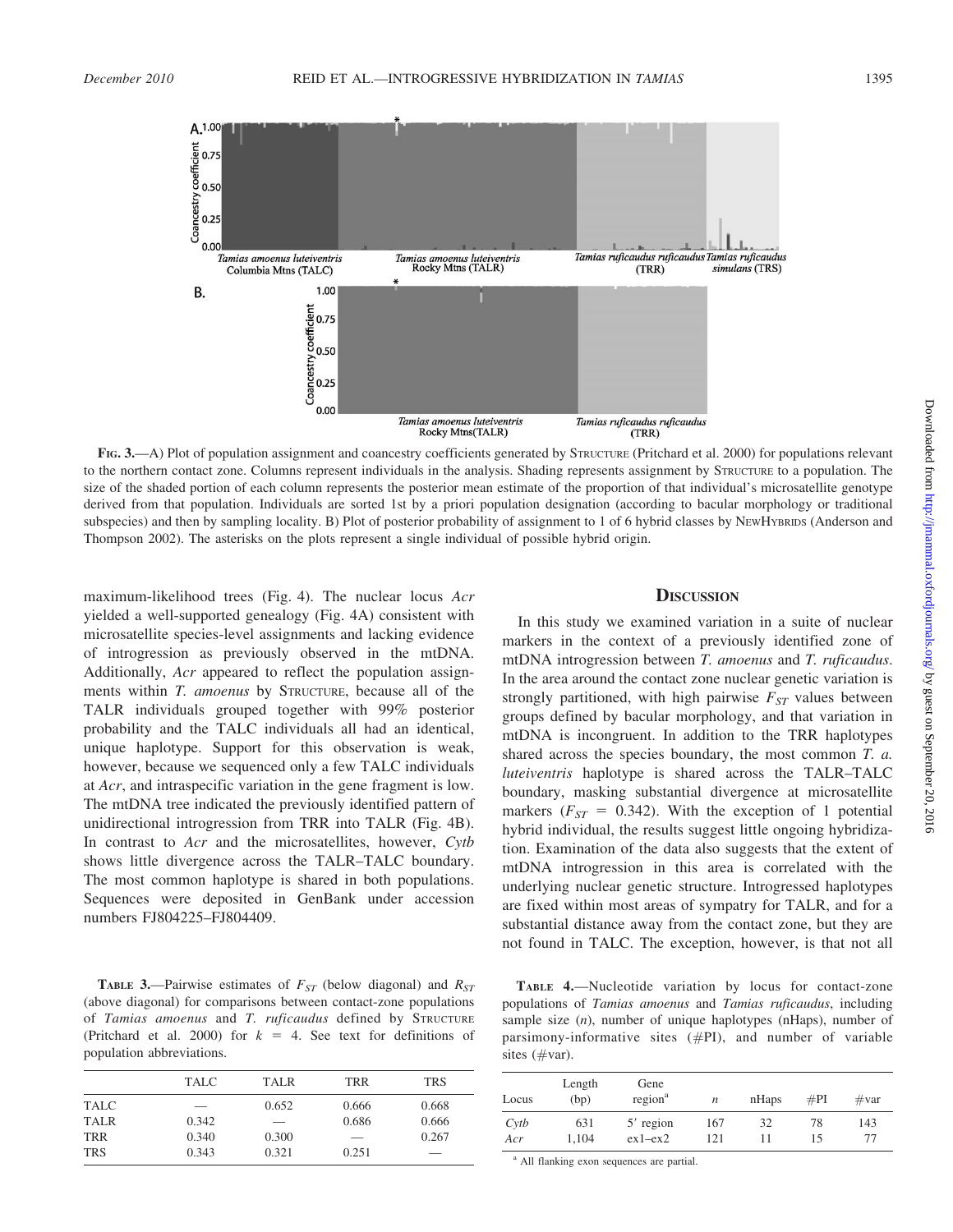

FIG. 4.—Maximum-likelihood topologies for acrosin  $(Acr)$  and cytochrome b  $(Cytb)$  found using PAUP\* (Swofford 2000). Support values are Bayesian posterior probabilities (as percentage, above branch) and maximum-likelihood bootstrap percentages (below branch). Loci are A) Acr and B) Cytb. Symbols and numbers to the right of branches represent bacular morphology and sample size for given haplotypes.

sampling sites with individuals that could be considered sympatric with TRR contain introgressed alleles. Specifically, at site 72, outside of Missoula, Montana, 5 T. amoenus and 4 T. ruficaudus were sampled. These individuals of T. amoenus grouped with TALR in all analyses. These individuals also are part of the traditional subspecies T. a. luteiventris, yet have a distinctly divergent T. amoenus mtDNA type (Demboski and Sullivan 2003). Unfortunately, bacular morphology for individuals at this site is unknown. Introgressed TRR haplotypes also have been observed in TRS in northwestern Montana (Good et al. 2003; Fig. 1). This has created an unusual circumstance in which TRR haplotypes have introgressed in parallel through 2 distinct populations, but more extensively in the heterospecific one than in the conspecific. At site 69 TRS individuals carrying their native mtDNA type are in contact with TALR individuals carrying the TRR mtDNA type.

This work raises some questions about the relative roles of selection, drift, mate choice, reproductive isolation, and extrinsic barriers to gene flow in governing the extent, location, and timing of introgressive hybridization. The broad geographic extent of alleles in TALR could have 2 potential explanations. The 1st is that TRR mtDNA poses some selective advantage, and thus it currently is sweeping to fixation. The 2nd is that during a population bottleneck it drifted to high frequency and became widespread following reexpansion. These explanations may be difficult to distinguish. Although evidence is mounting that nonneutral mtDNA evolution may be common (Bazin et al. 2006), it is also likely that the populations under consideration have experienced drastic fluctuations in size. Most of the zone of mtDNA introgression was glaciated during the last glacial maximum (Delcourt and Delcourt 1993; Mack et al. 1978). Limits to the spatial distribution of introgressed mtDNA also could have multiple explanations. It seems possible, given the strong divergence in bacular morphology and microsatellite variation between TALR and TALC, that these populations represent partially reproductively isolated entities. Under a selective advantage hypothesis, the absence of introgressed haplotypes in TALC might be a result of a barrier to gene flow that prevents the introduction of beneficial alleles. Under neutrality, both TAL populations could have experienced postglacial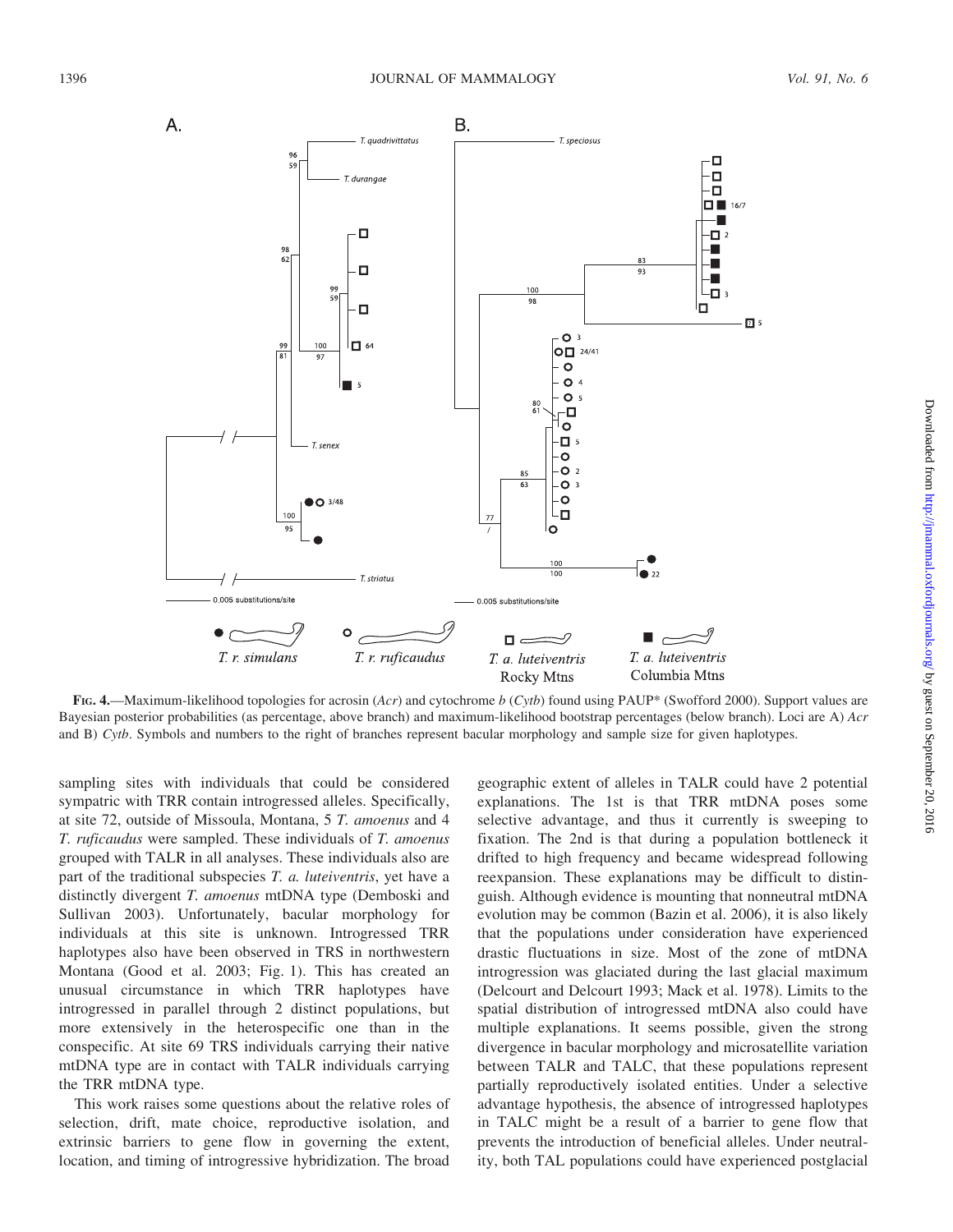expansion, resulting in a narrow contact zone that has not undergone substantial admixture.

By contrast, at the southernmost scope of our sampling, no strong microsatellite or bacular differentiation is seen in TRR (Good et al. 2003), or microsatellite differentiation in TALR (bacular morphology is unknown), yet introgression is not observed despite opportunities for contact. This suggests 2 possibilities. The 1st is that if TRR mtDNA has a selective benefit, it is environmentally dependent, leading to heterogeneity of introgression. The 2nd is that hybridization itself is environmentally mediated. Chan and Levin (2005) proposed a model of cytoplasmic DNA introgression that might describe this situation accurately. Their analysis suggested that mtDNA introgression from a rare species to a more common relative can occur easily if in the absence of conspecific males, females of the rare species become more likely to accept heterospecific mates. TRR reaches its northernmost range limit on the British Columbia–Alberta border and for much of its range in Canada inhabits only a small elevational range (1,900–2,000 m), whereas in Idaho and Montana T. ruficaudus is known from elevations as low as 560 m (Nagorsen et al. 2002). Given the reduced quantity of apparently suitable habitat, the possibility that TRR in Canada also exists at reduced densities, especially compared to the abundant TALR, seems very plausible. Additionally, Tamias tends to breed with multiple mates, and multiple paternity is high (Schulte-Hostedde et al. 2003). Taken in combination, this is highly suggestive of a mechanism that could cause spatial heterogeneity in introgression between these taxa.

Although our understanding of the causes and consequences of gene flow between T. amoenus and T. ruficaudus is incomplete, the spatial structuring of introgressed haplotypes and the large areas of contact between the species suggests a complex interplay of ecological and genetic factors. A better understanding of these processes will require more-intensive sampling at population boundaries, a mitochondrial genomic approach capable of addressing hypotheses about the role of natural selection, and a distributional modeling approach.

#### **ACKNOWLEDGMENTS**

We acknowledge D. Nagorsen, J. Demboski, and J. Good for collection of specimens and tissues and identification of bacular morphology. B. Carstens, M. Koopman, J. McVay, D. Triant, S. Nuismer, M. Webster, and J. Cloud provided valuable comments on the manuscript. Funding for this work was provided by National Science Foundation grant DEB-0717426 and National Institutes of Health grant P20 RR16448. In addition, we thank Montana Fish, Wildlife and Parks and British Columbia Fish and Wildlife for providing scientific collecting permits.

### LITERATURE CITED

- ANDERSON, E., AND G. L. STEBBINS. 1954. Hybridization as an evolutionary stimulus. Evolution 8:378–388.
- ANDERSON, E. C., AND E. A. THOMPSON. 2002. A model-based method for identifying species hybrids using multilocus genetic data. Genetics 160:1217–1229.
- ARNOLD, M. L. 1992. Natural hybridization as an evolutionary process. Annual Review of Ecology and Systematics 23:237–261.
- BAZIN, E., S. GLÉMIN, AND N. GALTIER. 2006. Population size does not influence mitochondrial genetic diversity in animals. Science 312:570–572.
- CHAN, K. M. A., AND S. A. LEVIN. 2005. Leaky prezygotic isolation and porous genomes: rapid introgression of maternally inherited DNA. Evolution 59:720–729.
- DELCOURT, P. A., AND H. R. DELCOURT. 1993. Paleoclimates, paleovegetation, and paleofloras during the late Quaternary. Pp. 71–94 in Flora of North America North of Mexico, Vol. 1: Introduction (Flora of North America Editorial Committee, ed.). Oxford University Press, New York.
- DEMBOSKI, J. R., AND J. SULLIVAN. 2003. Extensive mtDNA variation within the yellow-pine chipmunk, Tamias amoenus (Rodentia: Sciuridae) and phylogeographic inferences for northwest North America. Molecular Phylogenetics and Evolution 26:389–408.
- DOWLING, T. A., AND C. L. SECOR. 1997. The role of hybridization and introgression in the diversification of animals. Annual Review of Ecology and Systematics 28:593–619.
- EVANNO, G., S. REGNAUT, AND J. GOUDET. 2005. Detecting the number of clusters of individuals using the software STRUCTURE: a simulation study. Molecular Ecology 14:2611–2620.
- FELSENSTEIN, J. 1985. Confidence limits on phylogenies: an approach using the bootstrap. Evolution 39:783–791.
- FUNK, D. J., AND K. E. OMLAND. 2003. Species-level paraphyly and polyphyly: frequency, causes and consequences, with insights from animal mitochondrial DNA. Annual Review of Ecology, Evolution and Systematics 34:397–423.
- GANNON, W. L., R. S. SIKES, AND THE ANIMAL CARE AND USE COMMITTEE OF THE AMERICAN SOCIETY OF MAMMALOGISTS. 2007. Guidelines of the American Society of Mammalogists for the use of wild mammals in research. Journal of Mammalogy 88:809–823.
- GATESY, J., AND W. J. SWANSON. 2007. Adaptive evolution and phylogenetic utility of Acr (acrosin), a rapidly evolving mammalian fertilization gene. Journal of Mammalogy 88:32–42.
- GAY, L., ET AL. 2007. Molecular and morphological patterns of introgression between two large white-headed gull species in a zone of recent secondary contact. Molecular Ecology 16:3215– 3227.
- GOOD, J. M., J. R. DEMBOSKI, D. W. NAGORSEN, AND J. SULLIVAN. 2003. Phylogeography and introgressive hybridization: chipmunks (genus: Tamias) in the northern Rocky Mountains. Evolution 57:1900–1916.
- GOOD, J. M., ET AL. 2008. Ancient hybridization and mitochondrial capture between two distantly related species of chipmunks (Tamias: Rodentia). Molecular Ecology 17:1313–1327.
- GOOD, J. M., AND J. SULLIVAN. 2001. Phylogeography of the red-tailed chipmunk (Tamias ruficaudus), a northern Rocky Mountain endemic. Molecular Ecology 10:2683–2695.
- GUSTINCICH, S., G. MANFIOLETTI, G. DELSAL, C. SCHNEIDER, AND P. CARNINCI. 1991. A fast method for high-quality genomic DNA extraction from whole human blood. BioTechniques 11:298–302.
- HIRD, S., AND J. SULLIVAN. 2009. Assessment of gene flow across a hybrid zone in red-tailed chipmunks (Tamias ruficaudus). Molecular Ecology 18:3097–3109.
- HUELSENBECK, J. P., AND P. ANDOLFATTO. 2007. Inference of population structure under a Dirichlet process model. Genetics 175:1787– 1802.
- HUELSENBECK, J. P., AND F. RONQUIST. 2001. MRBAYES: Bayesian inference of phylogenetic trees. Bioinformatics 17:754–755.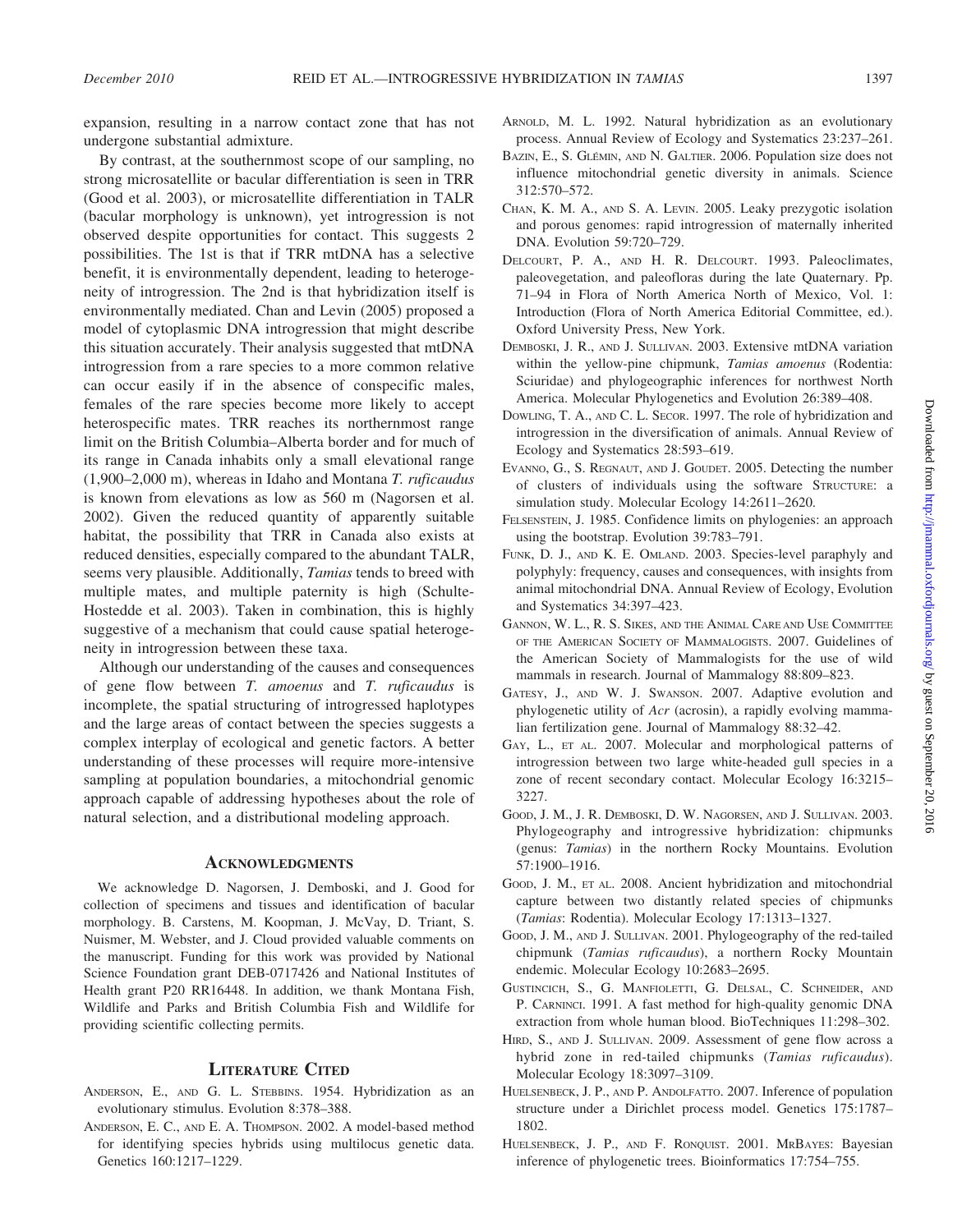- KLIMAN, R. M., ET AL. 2000. The population genetics of the origin and divergence of the Drosophila simulans complex species. Genetics 156:1913–1931.
- LEVENSON, H., R. S. HOFFMANN, C. F. NADLER, L. DEUTSCH, AND S. D. FREEMAN. 1985. Systematics of the Holarctic chipmunks (Tamias). Journal of Mammalogy 66:219–242.
- LINNEN, C. R., AND B. FARRELL. 2007. Mitonuclear discordance is caused by rampant mitochondrial introgression in Nelriprion (Hymenoptera: Diprionidae) sawflies. Evolution 61:1417–1438.
- LU, G., D. J. BASLEY, AND L. BERNATCHEZ. 2001. Contrasting patterns of mitochondrial DNA and microsatellite introgressive hybridization between lineages of lake whitefish (Coregonus clupeaformis); relevance for speciation. Molecular Ecology 10:965–985.
- MACHADO, C. A., R. M. KLIMAN, J. A. MARKERT, AND J. HEY. 2002. Inferring the history of speciation from multilocus DNA sequence data: the case of Drosophila pseudoobscura and close relatives. Molecular Biology and Evolution 19:472–488.
- MACk, R. N., N. W. RUTTER, V. M. BRYANT, JR., AND S. VALASTRO. 1978. Reexamination of postglacial vegetation history in northern Idaho, Hager Pond, Bonner County. Quaternary Research 10:241– 255.
- MADDISON, D. R., AND W. P. MADDISON. 2003. MACCLADE. Sinauer Associates, Inc., Publishers, Sunderland, Massachusetts.
- MALLET, J. 2005. Hybridization as an invasion of the genome. Trends in Ecology & Evolution 20:229–237.
- MAYR, E. 1963. Animal species and evolution. Harvard University Press, Cambridge, Massachusetts.
- MCGUIRE, J. A. 2007. Mitochondrial introgression and incomplete lineage sorting through space and time: phylogenetics of crotaphytid lizards. Evolution 61:2879–2897.
- MININ, V., Z. ABDO, P. JOYCE, AND J. SULLIVAN. 2003. Performancebased selection of likelihood models for phylogeny estimation. Systematic Biology 52:674–683.
- NAGORSEN, D.W., N. PANTER, AND M. FRAKER. 2002. Chipmunks (Tamias) of the Kootenay region, British Columbia: distribution, identification, taxonomy, conservation status. http://www.livinglandscapes.bc.ca/ cbasin/mammals/chipmunks-toc.html. Accessed 20 August 2010.
- NOSIL, P. 2008. Speciation with gene flow could be common. Molecular Ecology 17:2103–2106.
- NOSIL, P., S. P. EGAN, AND D. J. FUNK. 2008. Heterogeneous differentiation between walking stick ecotypes: ''isolation by adaptation'' and multiple roles for divergent selection. Evolution 62:313–336.
- PATTERSON, B. D., AND L. R. HEANEY. 1987. Preliminary analysis of geographic variation in red-tailed chipmunks (Eutamias ruficaudus). Journal of Mammalogy 68:782-791.
- PIAGGIO, A. J., AND G. S. SPICER. 2001. Molecular phylogeny of the chipmunks inferred from mitochondrial cytochrome b and cytochrome oxidase II gene sequences. Molecular Phylogenetics and Evolution 20:335–350.
- PRITCHARD, J. K., M. STEPHENS, AND P. DONNELLY. 2000. Inference of population structure using multilocus genotype data. Genetics 155:945–959.
- RAYMOND, M., AND F. ROUSSET. 1995. GENEPOP—population genetics software for exact tests and ecumenicism. Version 1.2. Journal of Heredity 86:248–249.
- RICE, R. W., AND E. E. HOSTERT. 1993. Laboratory experiments on speciation: what have we learned in 40 years? Evolution 47:1637– 1653.
- RIESEBERG, L. H., AND J. M. BURKE. 2001. A genic view of species integration. Journal of Evolutionary Biology 14:883–886.
- RIESEBERG, L. H., ET AL. 2003. Major ecological transitions in wild sunflowers facilitated by hybridization. Science 301:1211–1216.
- ROMER, A. S., AND T. S. PARSONS. 1986. The vertebrate body. 6th ed. Saunders College Publishing, Philadelphia, Pennsylvania.
- RONQUIST, F., AND J. P. HUELSENBECK. 2003. MRBAYES 3: Bayesian phylogenetic inference under mixed models. Bioinformatics 19:1572–1574.
- RUEDI, M. M., F. SMITH, AND J. L. PATTON. 1997. Phylogenetic evidence of mitochondrial DNA introgression among pocket gophers in New Mexico (family: Geomyidae). Molecular Ecology 6:453–462.
- SAMBROOK, J., AND D. W. RUSSELL. 2001. Molecular cloning: a laboratory manual. 3rd ed. Cold Spring Harbor Laboratory Press, Cold Spring Harbor, New York.
- SCHULTE-HOSTEDDE, A. S., H. L. GIBBS, AND J. S. MILLAR. 2000. Microsatellite DNA loci suitable for parentage analysis in the yellow-pine chipmunk (Tamias amoenus). Molecular Ecology 9:2180–2181.
- SCHULTE-HOSTEDDE, A. S., H. L. GIBBS, AND J. S. MILLAR. 2001. Microgeographic genetic structure in the yellow-pine chipmunk (Tamias amoenus). Molecular Ecology 10:1625–1631.
- SCHULTE-HOSTEDDE, A. S., J. S. MILLAR, AND H. L. GIBBS. 2003. Sexual selection and mating patterns in a mammal with female-biased sexual size dimorphism. Behavioral Ecology 15:351–356.
- SHAW, K. L. 2002. Conflict between nuclear and mitochondrial DNA phylogenies of a recent species radiation: what mtDNA reveals and conceals about modes of speciation in Hawaiian crickets. Proceedings of the National Academy of Sciences 99:16122–16127.
- SLATKIN, M. 1995. A measure of population subdivision based on microsatellite allele frequencies. Genetics 139:457–462.
- SOTA, T., AND A. P. VOGLER. 2001. Incongruence of mitochondrial and nuclear gene trees in the carabid beetles Ohomopterus. Systematic Biology 50:39–59.
- SULLIVAN, J., Z. ABDO, P. JOYCE, AND D. L. SWOFFORD. 2005. Evaluating the performance of a successive-approximations approach to parameter optimization in maximum-likelihood phylogeny estimation. Molecular Biology and Evolution 22:1386–1392.
- SUTTON, D. A. 1995. Problems of taxonomy and distribution in four species of chipmunks. Journal of Mammalogy 76:843–850.
- SUTTON, D. A., AND B. D. PATTERSON. 2000. Geographic variation of the western chipmunks Tamias senex and T. siskiyou, with two new subspecies from California. Journal of Mammalogy 81:299–316.
- SWOFFORD, D. L. 2000. PAUP\*: phylogenetic analysis using parsimony (\*and other methods). Sinauer Associates, Inc., Publishers, Sunderland, Massachusetts.
- VAN OOSTERHOUT, C., W. F. HUTCHINSON, D. P. M. WILLIS, AND P. SHIPLEY. 2004. MICRO-CHECKER: software for identifying and correcting genotyping errors in microsatellite data. Molecular Ecology Notes 4:535–538.
- WEIR, B. S., AND C. C. COCKERHAM. 1984. Estimating F-statistics for the analysis of population structure. Evolution 38:1358–1370.
- WHITE, J. A. 1953. The baculum in the chipmunks of western North America. University of Kansas Publications, Museum of Natural History 5:611–631.
- WU, C. I. 2001. The genic view of the process of speciation. Journal of Evolutionary Biology 14:851–865.

Submitted 5 March 2009. Accepted 16 February 2010.

Associate Editor was David L. Reed.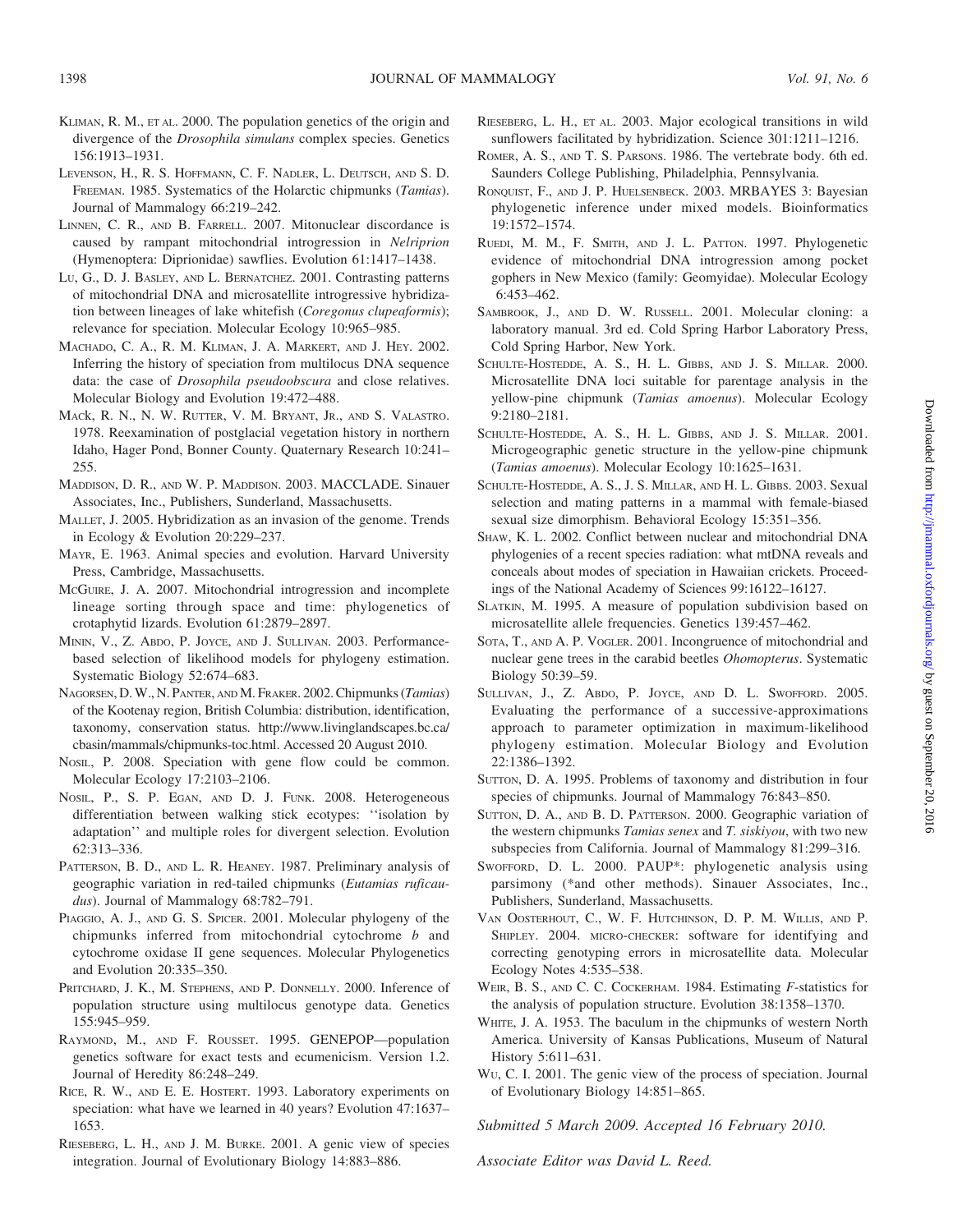# APPENDIX I

Collection localities (Loc), sample sizes (n) and types of data collected: microsatellite ( $\mu$ ), mitochondrial DNA (mtDNA), acrosin (Acr), and bacular morphology (bac). For bac,  $y = yes$ ,  $n = no$ . "Per bac. morph." indicates the total number of individuals per bacular morphology.

|                  |                 |                  |                | Data type                |                 |             | Locality information     |            |                                                                                           |
|------------------|-----------------|------------------|----------------|--------------------------|-----------------|-------------|--------------------------|------------|-------------------------------------------------------------------------------------------|
| Loc <sup>a</sup> | Taxonb          | $\boldsymbol{n}$ | μ              | mtDNA                    | Acr             | bac         | Latitude                 | Longitude  | Description                                                                               |
| 7                | <b>TALR</b>     | 1                | $\mathbf{1}$   | $\mathbf{1}$             | $\mathbf{1}$    | $\mathbf n$ | 50.333                   | $-114.617$ | Alberta, Canada, Kananaskis Country, 2 km S Baril Creek<br>on Hwy 940                     |
| 8                | <b>TALR</b>     | 1                | $\mathbf{1}$   | 1                        |                 | $\mathbf n$ | 50.217                   | $-114.583$ | Alberta, Canada, Kananaskis Country, Wilkinson Creek                                      |
| 9                | <b>TALR</b>     | $\overline{c}$   | $\mathfrak{2}$ | $\mathfrak{2}$           | $\overline{2}$  | y           | 49.782                   | $-114.682$ | British Columbia, Canada, 5 km W Racehorse Pass                                           |
| 10               | <b>TALR</b>     | $\overline{2}$   | $\overline{2}$ | $\overline{c}$           |                 | $\mathbf n$ | 49.582                   | $-114.642$ | British Columbia, Canada Andy Good Creek, below Mt.<br>Ptolemy                            |
| 11               | <b>TALC</b>     | $\mathbf{1}$     | $\mathbf{1}$   | $\mathbf{1}$             |                 | y           | 50.762                   | $-116.239$ | British Columbia, Canada, Brisco, km 19-20 Red Rock<br>Rd.                                |
| 13               | <b>TALC</b>     | $\mathbf{1}$     | $\mathbf{1}$   | $\mathbf{1}$             |                 | У           | 49.167                   | $-116.65$  | British Columbia, Canada, Creston Valley, West side,<br>Topaz Creek Forestry Rd.          |
| 14               | <b>TALC</b>     | $\mathfrak{2}$   | $\mathfrak{2}$ | $\mathfrak{2}$           |                 | y           | 50.438                   | $-116.37$  | British Columbia, Canada, Delphine Mine Trail                                             |
| 18               | <b>TALR</b>     | $\mathfrak{2}$   | $\mathfrak{2}$ | $\overline{2}$           | $\overline{2}$  | y           | 49.23                    | $-114.814$ | British Columbia, Canada, Jcn Lodgepole Rd. and<br>Windfall Mt. Rd.                       |
| 19               | <b>TALR</b>     | 19               | 19             | 19                       | 18              | y           | 49.036                   | $-114.354$ | British Columbia, Canada, Kishinena Creek, km 99<br>Kishinena Rd.                         |
| 20               | <b>TALC</b>     | $\mathbf{1}$     | $\mathbf{1}$   |                          |                 | y           | 50.719                   | $-116.545$ | British Columbia, Canada, Lead Queen Mt., east side                                       |
| 21               | <b>TALC</b>     | 9                | $\overline{9}$ | $\sqrt{2}$               | $\qquad \qquad$ | y           | 50.467                   | $-116.308$ | British Columbia, Canada, Paradise Mine Rd.                                               |
| 22               | TALR/TRR        | 20               | 20             | 20                       | 15              | У           | 49.256                   | $-114.402$ | British Columbia, Canada, Rainy Ridge vicinity, Middle<br>Kootenay Pass, Middlepass Creek |
| 23               | <b>TALR</b>     | 11               | 11             | 11                       | 9               | y           | 49.104                   | $-114.454$ | British Columbia, Canada, Sage Creek, 3.5 km from<br>Flathead Rd.                         |
| 24               | <b>TALR</b>     | 3                | 3              | 3                        | 3               | y           | 49.157                   | $-114.267$ | British Columbia, Canada, Sage Creek, 21 km from<br>Flathead Rd.                          |
| 25               | TRR             | $\mathbf{1}$     | $\mathbf{1}$   | $\mathbf{1}$             | $\mathbf{1}$    | $\mathbf n$ | 49.018                   | $-114.078$ | British Columbia, Canada, Source of Akamina Creek,<br>30 km W Wall Lake                   |
| 26               | <b>TALR</b>     | $\mathbf{1}$     | $\mathbf{1}$   |                          |                 | y           | 50.476                   | $-116.307$ | British Columbia, Canada, Spring Creek Mine Site                                          |
| 27               | <b>TALR</b>     | 8                | 8              | 8                        | 8               | y           | 50.102                   | $-114.745$ | British Columbia, Canada, Todhunter Creek headwaters                                      |
| 28               | <b>TALC</b>     | 11               | 11             |                          | 2               | y           | 50.403                   | $-116.186$ | British Columbia, Hopeful Creek vicinity                                                  |
| 29               | <b>TALC</b>     | 8                | $\,$ 8 $\,$    |                          |                 | y           | 50.422                   | $-116.222$ | British Columbia, Canada, Mount Brewer vicinity                                           |
| 30               | <b>TALC</b>     | 3                | $\mathfrak{Z}$ |                          | $\mathbf{1}$    | $\mathbf n$ | 50.541                   | $-115.993$ | British Columbia, Canada, Stoddart Creek, north ridge                                     |
| 31               | <b>TALC</b>     | $\mathbf{1}$     | $\mathbf{1}$   | $\overline{\phantom{0}}$ |                 | y           | 50.448                   | $-116.256$ | British Columbia, Canada, Toby Creek, 1.5 km SW<br>Panorama Ski Area                      |
| 32               | <b>TALC</b>     | $\mathfrak{2}$   | $\mathfrak{2}$ | $\mathfrak{2}$           |                 | y           | 49.158                   | $-116.533$ | British Columbia, Canada, Wynndel, Darcie Shephard<br>Farm                                |
| 69               | <b>TALR/TRS</b> | 19               | 18             | 19                       | 19              | y           | 48.42                    | $-114.825$ | Montana, Flathead Co. 25 km W Whitefish, 2 km S Good<br>Creek                             |
| 70               | <b>TRR</b>      | 10               | 10             | 10                       | 10              | y           | 48.393                   | $-113.945$ | Montana, Flathead Co. 8 km E Hungry Horse, Desert Mt.                                     |
| 71               | <b>TRR</b>      | 14               | 14             | 14                       | 13              | $\mathbf n$ | 48.28                    | $-113.61$  | Montana, Flathead Co., near Essex along Highway 2                                         |
| 72               | TA/TRR          | 9                | 9              | 9                        |                 | y           | 46.586                   | $-114.578$ | Montana, Granite Co., Brewster Creek, Sliderock Mt.                                       |
| 73               | <b>TALC/TRS</b> | 11               | 11             | 11                       | $\overline{4}$  | y           | 48.343                   | $-115.601$ | Montana, Lincoln Co., 6.7 km S Libby, Flower Creek                                        |
| 87               | <b>TRS</b>      | 15               | 15             | 6                        | $\mathfrak{2}$  | y           | 48.85                    | $-117.18$  | Washington, Pend Oreille Co., Sullivan Creek drainage                                     |
| 91               | <b>TRR</b>      | $7\phantom{.0}$  | $\tau$         | 3                        | 3               | $\mathbf n$ | 47.404                   | $-113.726$ | Montana, Missoula Co., Lindbergh Lake                                                     |
| 555              | <b>TALR</b>     | 25               | 25             | $\,$ 8 $\,$              | 8               | $\mathbf n$ | $\overline{\phantom{0}}$ |            | Alberta, Canada, Kananaskis Country                                                       |
| per bac.         | <b>TALR</b>     | 93               | 92             | 75                       | 64              |             |                          |            |                                                                                           |
| morph.           | <b>TALC</b>     | 45               | 45             | 14                       | $\overline{4}$  |             |                          |            |                                                                                           |
|                  | <b>TRS</b>      | 32               | 32             | 23                       | 16              |             |                          |            |                                                                                           |
|                  | <b>TRR</b>      | 50               | 50             | 46                       | 37              |             |                          |            |                                                                                           |
|                  | Total           | 220              | 219            | 158                      | 121             |             |                          |            |                                                                                           |

<sup>a</sup> Localities numbered following Good et al. (2003).

 $<sup>b</sup> TRS = Tamias ruficaudus simulans, TRR = T. r. ruficaudus, TALC = Tamia amoenus luteiventris Columbia Mountains, TALR = T. a. luteiventris Rocky Mountains.$ </sup>